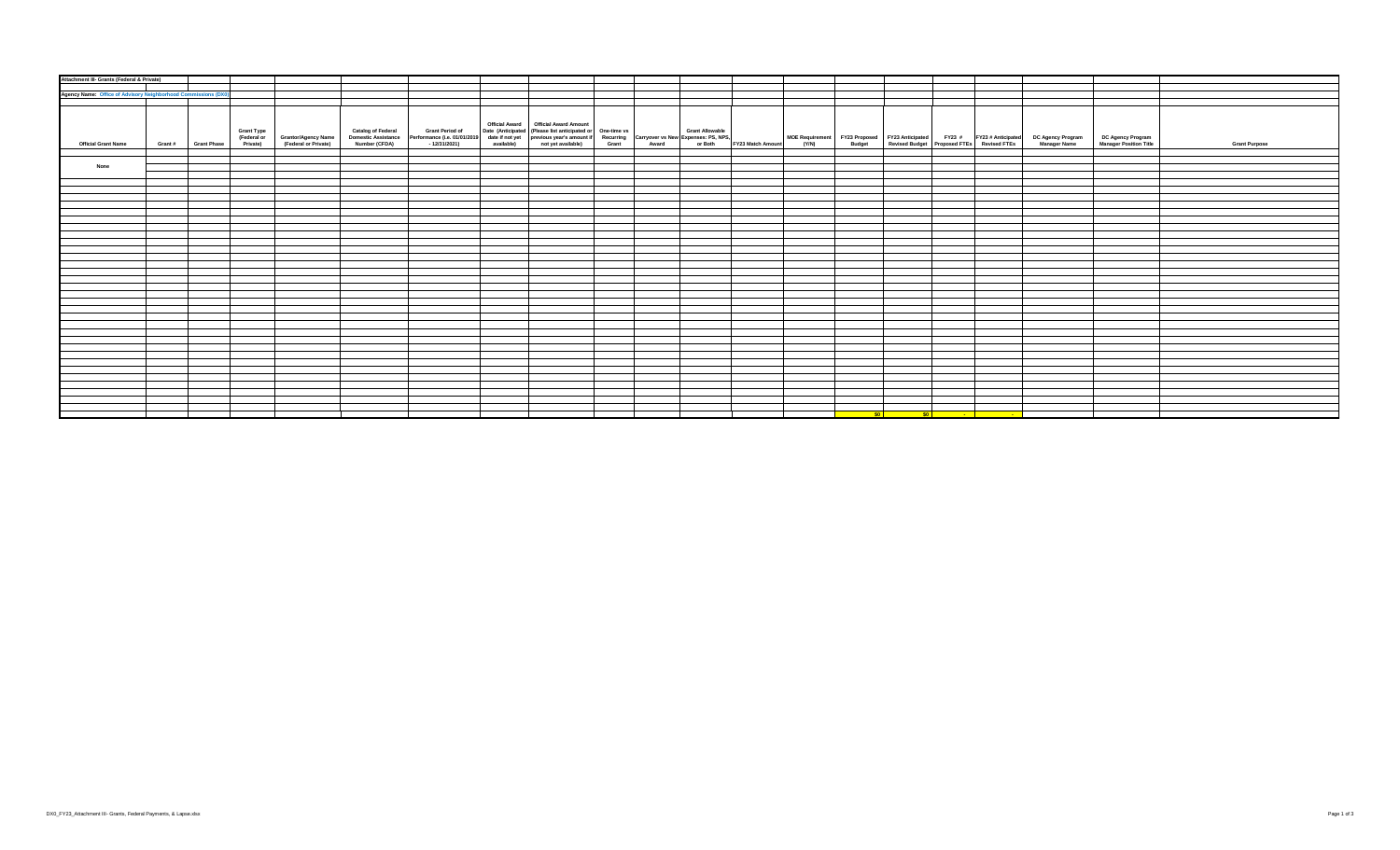| <b>Attachment III-Federal Payments</b> |                                                                |                |                 |                 |          |              |
|----------------------------------------|----------------------------------------------------------------|----------------|-----------------|-----------------|----------|--------------|
|                                        | Agency Name: Office of Advisory Neighborhood Commissions (DX0) |                |                 |                 |          |              |
|                                        |                                                                |                |                 |                 |          |              |
|                                        |                                                                |                |                 |                 |          |              |
|                                        |                                                                |                |                 |                 |          |              |
|                                        | Agency Fund # Agency Fund Title                                | <b>Purpose</b> | FY 2022 Payment | FY 2023 Payment | Change   | New/On-going |
|                                        |                                                                |                |                 |                 | 0        |              |
|                                        |                                                                |                |                 |                 | 0        |              |
|                                        |                                                                | <b>None</b>    |                 |                 | 0        |              |
|                                        |                                                                |                |                 |                 | 0        |              |
|                                        |                                                                |                |                 |                 | 0        |              |
|                                        |                                                                |                |                 |                 | 0        |              |
|                                        |                                                                |                |                 |                 | 0        |              |
|                                        |                                                                |                |                 |                 | 0        |              |
|                                        |                                                                |                |                 |                 | 0        |              |
|                                        |                                                                |                |                 |                 | 0        |              |
|                                        |                                                                |                |                 |                 | 0        |              |
|                                        |                                                                |                |                 |                 | 0        |              |
|                                        |                                                                |                |                 |                 | 0        |              |
|                                        |                                                                |                |                 |                 | 0        |              |
|                                        |                                                                |                | \$0             | $\sqrt{6}$      | 0<br>\$0 |              |